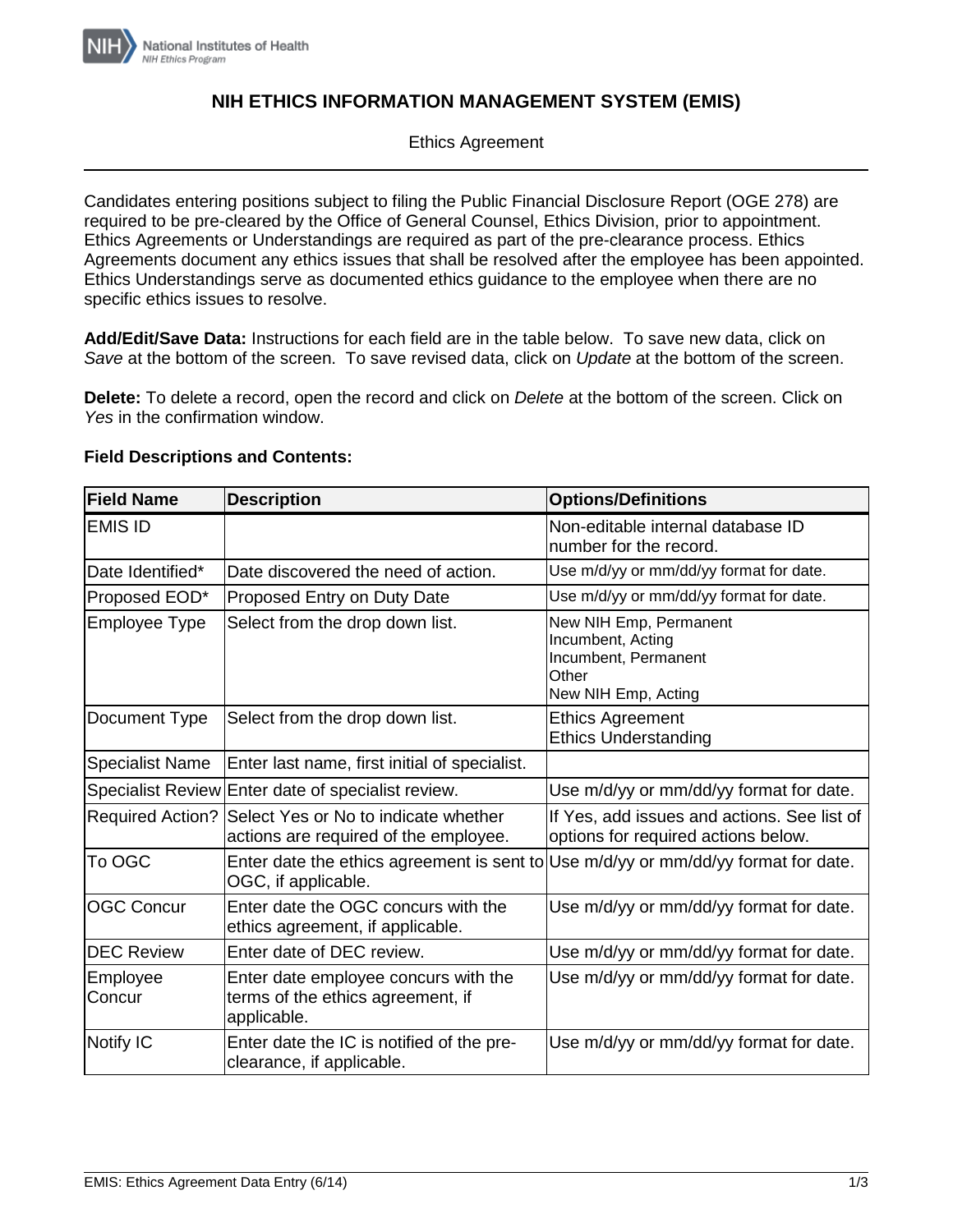| <b>Field Name</b> | <b>Description</b>                                                                           | <b>Options/Definitions</b> |
|-------------------|----------------------------------------------------------------------------------------------|----------------------------|
| Notes             | Include relevant information. Conserve<br>space in the table, omit extra lines or<br>spaces. |                            |

# **Options for Required Actions**

| Drop-down list for Issue:     | Drop-down list for Action: |
|-------------------------------|----------------------------|
| Collaboration                 | Authorization              |
| <b>IGrant</b>                 | Award NIH-2854             |
| <b>Official Duty Activity</b> | Divestiture                |
| <b>Outside Position</b>       | Hon Deg NIH-2855           |
| <b>IPatent</b>                | ODA Memo                   |
| <b>IPublication</b>           | Outside Activity HHS-520   |
| Royalty                       | Recusal                    |
|                               | <b>WAG NIH-2803</b>        |
|                               | Waiver                     |
|                               | Other                      |

| $* = required field$         |                                  |
|------------------------------|----------------------------------|
| * Date Identified            | 12/1/2014                        |
| * Proposed EOD               | 1/1/2015                         |
| * Employee Type              | New NIH Emp, Permanent ▼         |
| <b>Document Type</b>         | <b>Ethics Agreement</b>          |
| <b>Specialist Name</b>       | ScullyD                          |
| <b>Specialist Review</b>     | 12/10/2014                       |
| <b>Required Action?</b>      | Yes $\mathbf{v}$                 |
| <b>Issue Resolution</b>      |                                  |
| <b>Issue</b><br>Organization | Action<br><b>Completion Date</b> |
|                              | Add                              |

Figure 1: Ethics Agreement Data Entry fields

| <b>Issue Resolution</b>       |              |               |            |        |
|-------------------------------|--------------|---------------|------------|--------|
| <b>Issue</b>                  | Organization | <b>Action</b> | Completion |        |
|                               |              |               | Date       |        |
| Collaboration                 |              | Authorization |            | Save   |
| <b>Collaboration</b>          |              |               |            | Cancel |
| └ Grant                       |              |               |            |        |
| <b>Official Duty Activity</b> | b OGC        |               |            |        |
| <b>Outside Position</b>       |              |               |            |        |
| Patent                        | loncur       |               |            |        |
| Publication                   |              |               |            |        |
| <b>Royalty</b>                | eview        |               |            |        |

Figure 2: Required Action – drop-down list of issues to resolve